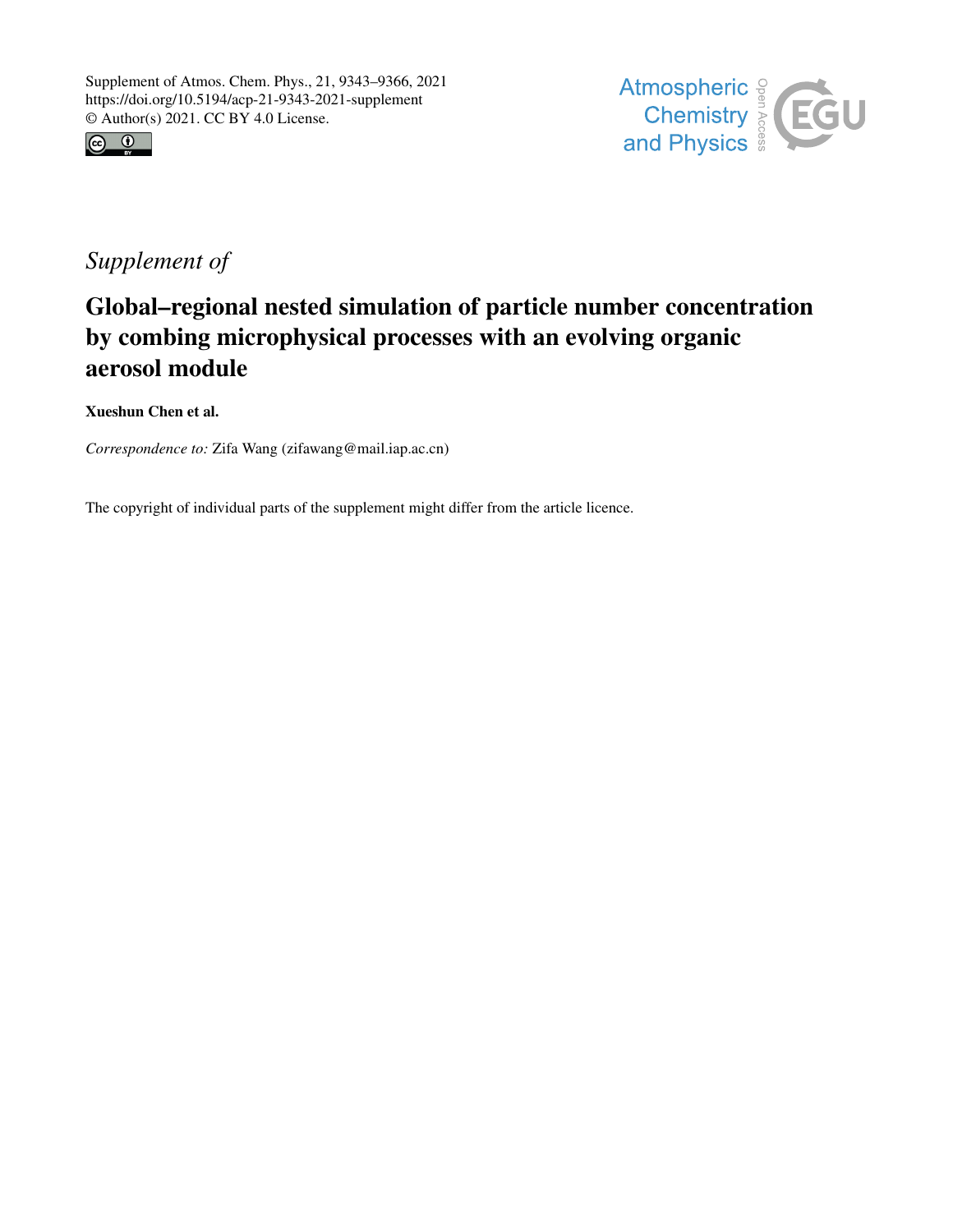

Fig.S1 The nested domains (black box) and terrain height (shaded color).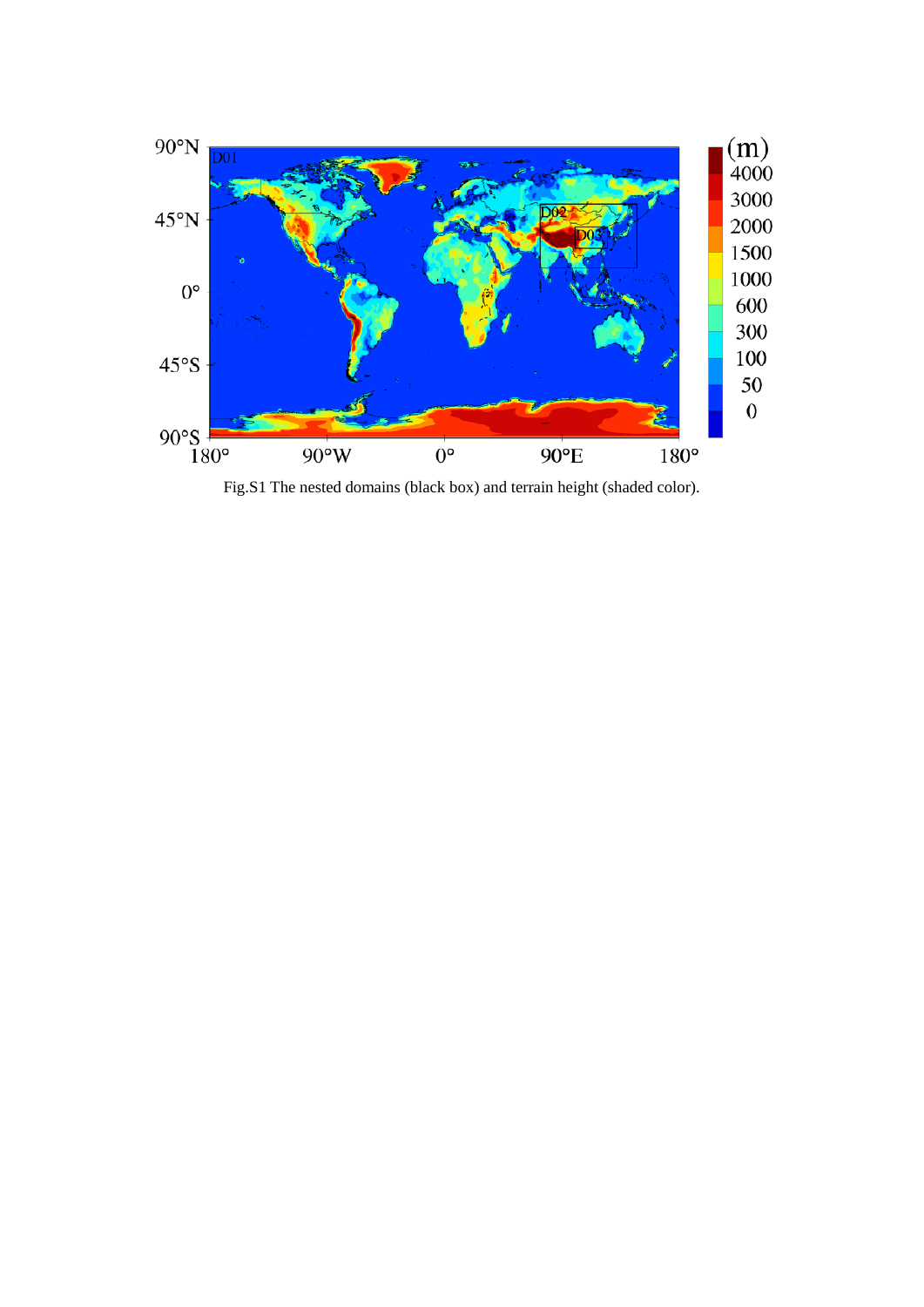|                  | Location                          | Time              | Lon      | Lat      | Η    | CN10  | Ref. |
|------------------|-----------------------------------|-------------------|----------|----------|------|-------|------|
| $\mathbf{1}$     | Aspvereten, Sweden                | Jan 2001-Dec 2001 | 17.4     | 58.8     | 20   | 2000  | J    |
| $\boldsymbol{2}$ | Harwell, United Kingdom           | May 1998-Nov 2000 | $-1.3$   | 51.5     | 125  | 3000  | J    |
| 3                | Hohenpeissenberg, Germany         | Apr 1998-Aug 2000 | 11       | 47.8     | 988  | 2500  | J    |
| $\overline{4}$   | Melpitz, Germany                  | Dec 1996-Nov 1997 | 12.9     | 51.5     | 86   | 9000  | J    |
| 5                | Ispra, Italy                      | Feb 2000-Dec 2000 | 8.6      | 45.8     | 209  | 5600  | J    |
| 6                | Thompson Farm, New Hamshire, US   | 2001-2005         | $-71$    | 43.1     | 75   | 7250  | K    |
| 7                | Lamont, Oklahoma, US              | 1996-2004         | $-97.5$  | 36.5     | 318  | 5200  | L    |
| 8                | Bondville, Illinois, US           | 1994-2005         | $-88.3$  | 40.1     | 230  | 3700  | L    |
| 9                | Sable Island, Nova Scotia, Canada | 1992-1999         | $-60$    | 43.9     | 5    | 850   | L    |
| 10               | Trinidad Head, California, US     | 2002-2005         | $-124.2$ | 41.1     | 107  | 590   | L    |
| 11               | American Samoa                    | 1995-2005         | $-170.5$ | 14.2     | 42   | 220   | L    |
| 12               | South Pole                        | 1995-2005         | 102      | 90       | 2810 | 100   | L    |
| 13               | Point Barrow, Alaska, US          | 1995-2005         | $-156.6$ | 71.3     | 11   | 110   | L    |
| 14               | Point Barrow, AK, USA             | 2000-2006         | $-156.6$ | 71.32    | 11   | 231   | А    |
| 15               | Pallas-Sammaltunturi, Finland     | 1997-2004         | 24.12    | 67.97    | 560  | 802   | А    |
| 16               | V"arri"o, Finland                 | 1998-2006         | 29.58    | 67.77    | 400  | 823   | B    |
| 17               | Hyyti"al"a, Finland               | 1996-2006         | 24.28    | 61.85    | 180  | 2016  | В    |
| 18               | Uto, Baltic Sea                   | Mar 2003-Dec 2006 | 21.28    | 59.78    | 8    | 2921  | B    |
| 19               | Aspvreten, Sweden                 | Jun 2000-Dec 2006 | 17.4     | 58.77    | 25   | 2567  | B    |
| 20               | Mace Head, Ireland                | 1991-1994         | $-9.9$   | 53.33    | 5    | 1907  | А    |
| 21               | Melpitz, Germany                  | Jan 2006-Dec 2006 | 12.9     | 51.5     | 86   | 4664  | C    |
| 22               | Sable Island, NS, Canada          | 1993-1996         | -60      | 43.9     | 5    | 869   | D    |
| 23               | Thompson Farm, NH, USA            | 2001-2005         | $-70.95$ | 43.11    | 75   | 7039  | F    |
| 24               | Trinidad Head, California         | 2003-2006         | $-124.2$ | 41.05    | 107  | 918   | А    |
| 25               | Bondville, IL, USA                | 2000-2006         | $-88.3$  | 40.1     | 230  | 5038  | А    |
| 26               | Southern Great Plains, OK, USA    | 2000-2006         | $-97.5$  | 36.8     | 314  | 5064  | А    |
| 27               | American Samoa, USA               | 1994-1996         | $-170.6$ | $-14.24$ | 42   | 270   | А    |
| 28               | Botsalano game reserve, S. Africa | Jul 2006-Jun 2007 | 25.75    | $-25.54$ | 1424 | 2340  | G    |
| 29               | Bago State forest, Australia      | Jul 2005-Oct 2006 | 148.15   | $-35.66$ | 1200 | 1800  | Н    |
| 30               | Cape Grim, Australia              | 2000-2006         | 144.69   | $-40.68$ | 94   | 1203  | A    |
| 31               | Neumayer, Antarctica              | 2000-2006         | $-8.25$  | $-70.65$ | 42   | 324   | A    |
| 32               | South Pole, Antarctica            | 1991-1998         | $-24.8$  | $-89.98$ | 2810 | 156   | A    |
| 33               | Shangdianzi, Beijing, China       | 2008-2009         | 117.12   | 40.65    | 240  | 12000 | N    |
| 34               | Waliguan, Qinghai, China          | 2005-2007         | 100.9    | 36.28    | 3816 | 2030  | М    |

Table S1 Observed mean number concentration of condensation nuclei larger than 10 nm (CN10, in  $\# \text{ cm}^{-3}$ ) at 34 surface stations around the globe.

Source of CN10 data: A (http://wdca.jrc.ec.europa.eu); B (Dal Maso et al., 2008); C (http://tarantula.nilu.no/projects/ccc/create/index.htm); D (http://www.cmdl.noaa. gov/aero); F (Ziemba et al., 2006); G (Laakso et al., 2008); H (Suni et al., 2008); I (Venzac et al., 2008); J(Van Dingenen et al., 2004); K(http://airmap.unh.edu); L(http://www.cmdl.noaa.gov); M(Kivekäs et al., 2009); N(Shen et al., 2011).